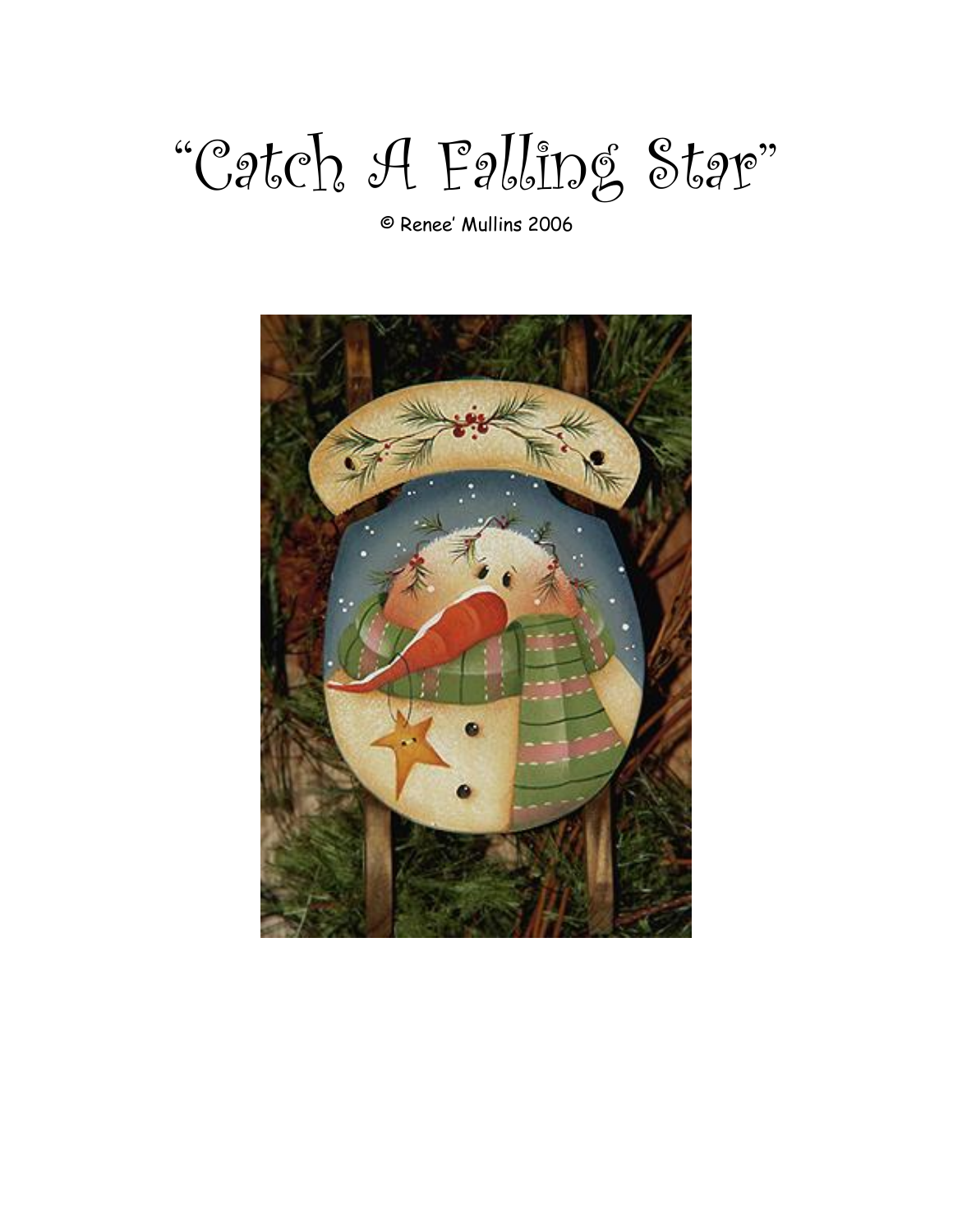#### **Supplies**

| 6" Wood Sled         | Transfer Paper              |  |
|----------------------|-----------------------------|--|
| Wood Sealer          | <b>Kneaded Eraser</b>       |  |
| Sandpaper            | #.005 Black Micron Pen      |  |
| Tack Cloth           | Stylus (several sized tips) |  |
| <b>Tracing Paper</b> | DecoArt Matte Spray Sealer  |  |

## **Palette: DecoArt Americana**

| Titanium White | Country Red        | Jade Green         |
|----------------|--------------------|--------------------|
| Sand           | Canyon Orange      | Hauser Dk. Green   |
| Golden Straw   | Tangerine          | Avocado            |
| Milk Chocolate | Burnt Sienna       | <b>Black Green</b> |
| Asphaltum      | French Grey Blue   | Gooseberry         |
| Red Iron Oxide | Deep Midnight Blue | Lamp Black         |

#### **Brushes:**

Flat: #8, #10 Angular: 3/8", 1/2" Round: #2, #6 Script Liner: #20/0 Stripple brush or old scruffy brush **Loew-Cornell #275 ½" Mop Brush** 

#### **Preparation**

Sand surface until smooth. Lightly wipe any remaining dust away with a tack cloth. Seal your surface with a wood sealer of your choice and let completely dry. When dry, lightly sand to knock off any raised wood grain. Again, lightly wipe any remaining dust away with a tack cloth. Transfer the design onto your surface.

### **PAINTING INSTRUCTIONS**

**Base in all areas as follows: Sky:** French Grey Blue **Snowman:** Sand **Nose:** Canyon Orange **Scarf:** Jade Green **Star:** Golden Straw **Sky:** Shade along the outside edge of the sky with Deep Midnight Blue and mop the edges to soften. Dot the sky with Titanium White for falling snow.

**Snowman:** With Titanium White, stipple along the top portion of the snowman's head, fading the stippling down into the face and also lightly stipple the body. Shade the body along the scarf edges and along the bottom of the snowman with Milk Chocolate. Paint the eyes with Lamp Black and dot with tiny highlights of Titanium White. I have added a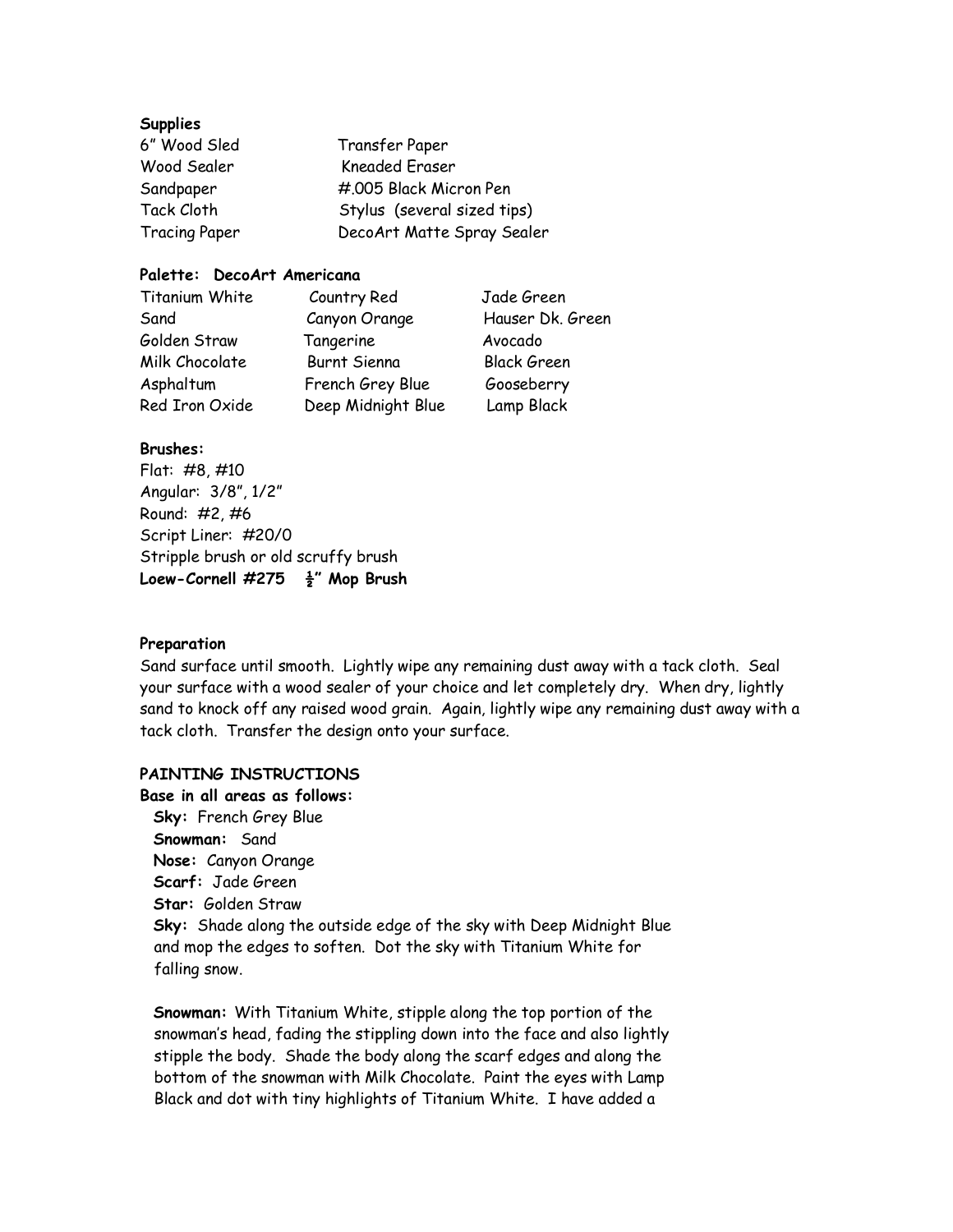few tiny eyelashes on the bottom corner of the eyes with my Black Micron Pen. Dot the coals down the front of the body with Lamp Black. Shade around the outside of the eyes and the right side of the coals with Milk Chocolate.

Float the cheeks with Red Iron Oxide. Mop the edges to soften. Dot each cheek with a highlight of Titanium White.

Paint the twigs with your script liner and Asphaltum. Paint the pine needles with Black Green. Add a few needles of Jade Green to highlight. Dot the berries along the twigs with Country Red.

Shade the nose with Oxblood. Deepen the shading and paint the detail lines with Russet Highlight a few humps in the nose with Tangerine. Paint a line of snow along the top of the nose with Titanium White. (Paint the nose after the scarf is finished.)

**Scarf:** Shade the scarf with Avocado. Deepen the shading with Black Green. Highlight with a brush mix of Jade Green and Sand. Paint the wide stripes with Gooseberry Pink. Paint the thin stripes with Hauser Dk. Green. Go back and lightly shade again, over the stripes, with thinned Black Green. Paint the stitching along the sides of the Gooseberry Pink stripe with Buttermilk.

**Star:** Lightly shade the left side of the star with Burnt Sienna. Paint the string that the star is hanging from with your script liner brush and Lamp Black.

**Sled Banner:** Base with Sand. Stipple with Titanium White. Shade around the edge with Milk Chocolate. Paint the vines with Asphaltum. Paint the pine and berries in the same manner as on the twigs.

**Finishing:** Erase any remaining pencil or transfer markings with your kneaded eraser. With your #.005 Black Micron Pen, draw any outlines or details. Seal your surface with several light coats of DecoArt Matte Spray Sealer. Attach string of your choice to hang your ornament….. Enjoy!

## **FREE PATTERN \*\*\*\*NOT FOR RE-SALE\*\*\*\***